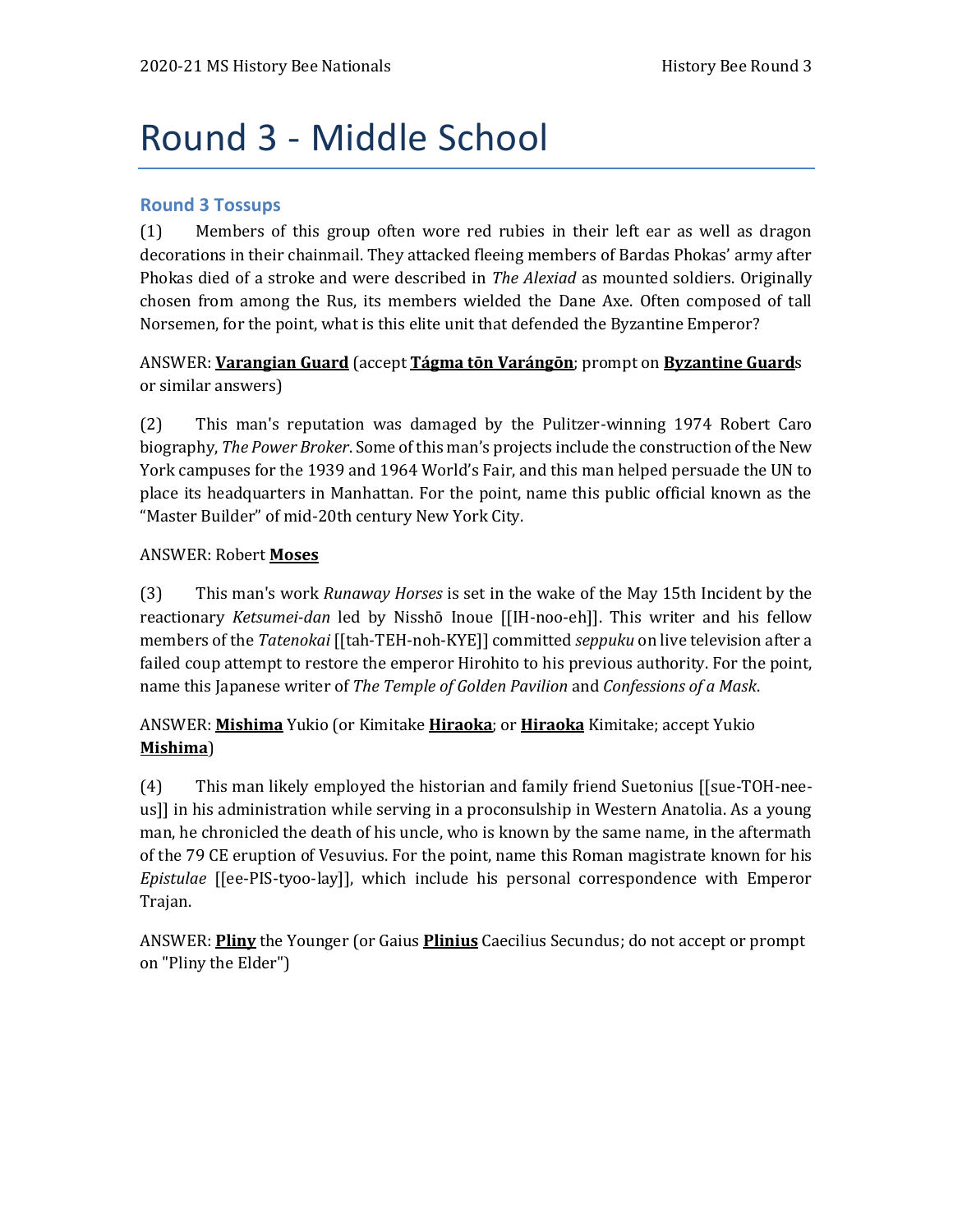(5) A type of encephalopathy named *kuru* is common among the Fore [["foray"]] tribe of this nation due to their practice of funerary cannibalism. This Asian nation, which uses the creole "Tok Pisin," was once split into German and British dominated spheres. For the point, name this nation once administered by its neighbor across the Torres Strait, Australia.

ANSWER: **Papua New Guinea** (or **Papuaniugini**; prompt on "Papua"; do not accept or prompt on "New Guinea" or "Guinea")

(6) One member of this ethnic group spent 28 years secretly creating a structure made of oolite found in Dade County. Coral Castle was built by a member of this ethnicity, whose famous members include painter Mark Rothko and the inventor of denim jeans, Jacob Davis. Many immigrants of this ethnicity fled during the interwar tenure of dictator Kārlis Ulmanis [[OOL-mah-nis]]. Often called Letts, for the point, what is this group of Baltic immigrants from cities like Riga?

ANSWER: **Latvia**n-Americans (accept **Lett**s or **Lettish** before mentioned)

(7) This campaign included Operation *Rheinübung*, which culminated in the sinking of the *Bismarck* by the HMS *King George V* and the HMS *Prince of Wales*. This naval campaign began its "Second Happy Time" after the United States entered the war, leading to Karl Dönitz's [[DER-nits]] innovation of the "Wolf Pack" U-Boat strategy. For the point, name this six-year naval campaign on the namesake ocean during World War Two.

ANSWER: Battle of the **Atlantic** (accept Battle of the **River Plate** before "Rheinübung": prompt on the "The Happy Time" or ""Die Glückliche Zeit" before "Happy Time" is mentioned)

(8) The Year of the Five Emperors ended after a 197 CE battle in this city where Clodius Albinus lost to Septimius Severus. The *canuts* [[kah-NOO]] revolted against King Louis-Philippe over poor treatment at silk workshops in this city, which the Romans called Lugdunum. Because he tortured prisoners at the Gestapo headquarters in this city's Hotel Terminus, Klaus Barbie was nicknamed its "Butcher." For the point, name this city on the Rhone, the third-largest in France after Paris and Marseille.

## ANSWER: **Lyon**s (accept **Lugdunum** until mentioned)

(9) This man wrote 120 sonatas for the transverse variety of one instrument. This dedicatee of *The Musical Offering* commemorated one of his military victories during the Second Silesian War in the *Hohenfriedberger March*. Adolph Menzel portrayed this man's flute concert in Potsdam. For the point, name this Prussian monarch and proponent of the Enlightenment.

ANSWER: **Frederick** the **Great** (accept **Frederick II**; accept **Friedrich** in place of Frederick; prompt on partial answer)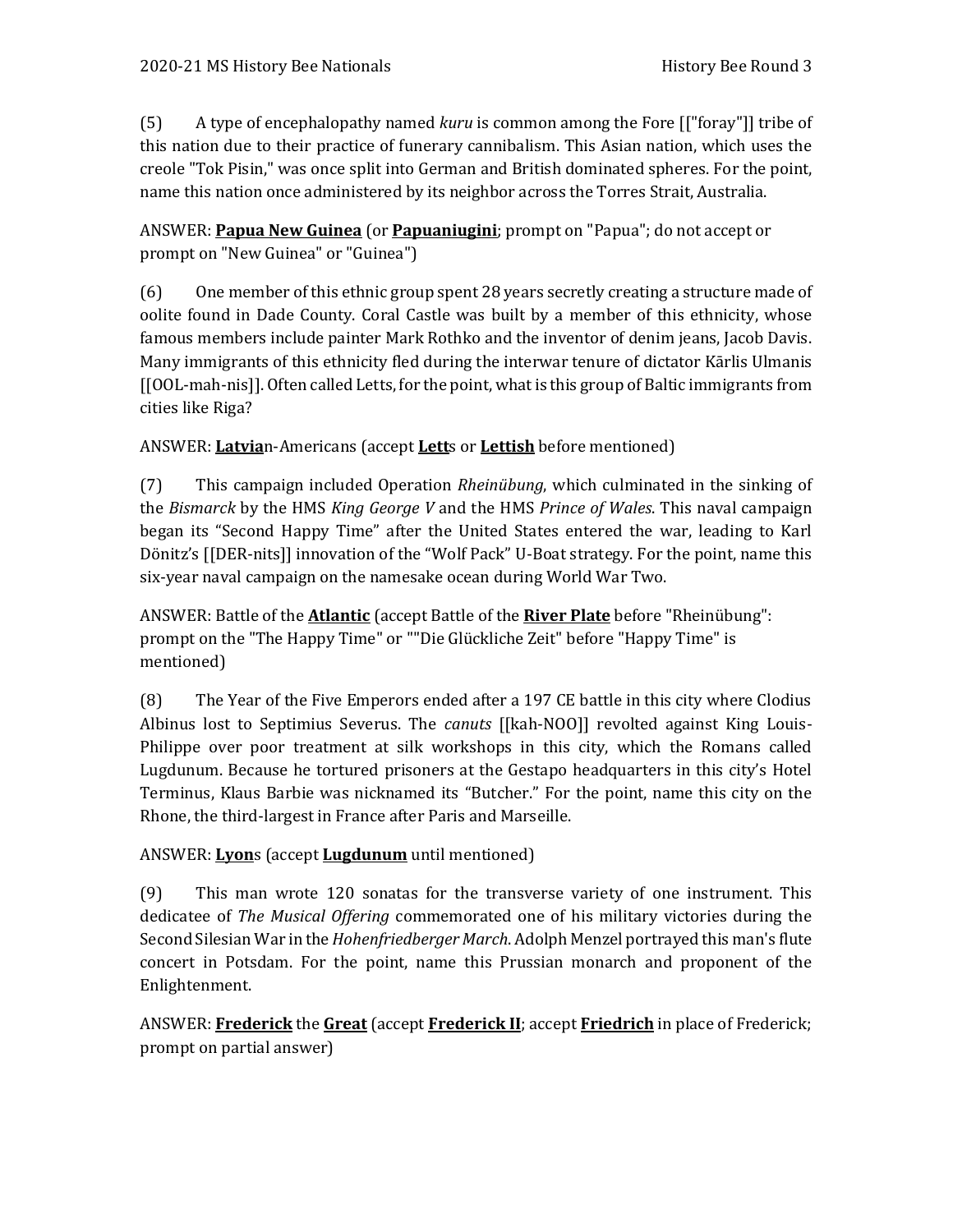(10) A leader of this country's Committees for the Defense of the Revolution was often referred to as "Africa's Che Guevara." That leader from this country carried out a series of Popular Revolutionary Tribunals against "lazy" officials. Blaise Compaoré [[kahm-pow-REH]] was a longtime president of this country, whose majority ethnic group is the Mossi. Known as the Republic of the Upper Volta, for the point, what is this landlocked country which was led by Thomas Sankara?

## ANSWER: **Burkina Faso** (prompt on "Upper Volta" before mentioned)

(11) 80-year old statesman Henry Davis was on one ticket in this election year. Alton B. Parker was defeated in this election year, though he won the entire South despite being a New Yorker like his opponent. This was the first ever election year in which a vice-presidentturned-president won, having done so after the assassination three years prior of William McKinley. For the point, name this election year in which Theodore Roosevelt won the presidency.

## ANSWER: **1904** United States presidential election

(12) It's not scoria, but this good was meant to act as the pupils of the *Moai* [[MOH-"eye"]] statues. The Aztec *macuahuitl* [[mah-kwah-HWEH-til]] was a wooden club with blades made of this sharp mineral embedded on its side. This mineral, which takes its name from the Roman explorer who first described it in the Ethiopian highlands, was used by the Polynesian Lapita to make glass knives. For the point, name this volcanic glass made from the rapid cooling of felsic lava.

#### ANSWER: **Obsidian** (Accept **Obsidius**; prompt on "volcanic glass" before mentioned)

(13) The "Gettysburg of the West" occurred in this state in the Sangre de Cristo Mountains. The Battle of Glorieta Pass occurred on a trail linking one of this state's major cities to Franklin, Missouri. The Mountain Route of that trail passed near this state's city of Taos. For the point, name this state that was home to the westernmost terminus of the Santa Fe Trail.

#### ANSWER: **New Mexico**

(14) A ruler of this empire, known as "The Victorious," was briefly usurped by general Bahram Chobin in the midst of a White Huns invasion in the 590s. An invasion of this nation by the Byzantine emperor Heraclius ravaged much of Mesopotamia, including its capital of Ctesiphon [[TEH-sih-fon]], leading to the deposition of this empire's shah, Khosrow II [[KAHS-roh]]. For the point, name this Persian empire of the early Middle Ages which displaced the Parthians in the 3rd Century.

ANSWER: **Sasanian** Empire (accept **Sassanid**s or **Sassanid** Empire; accept **Empire of Iranians**; accept **Neo-Persian** Empire or **Neo-Persian**s before "Persia" is mentioned; )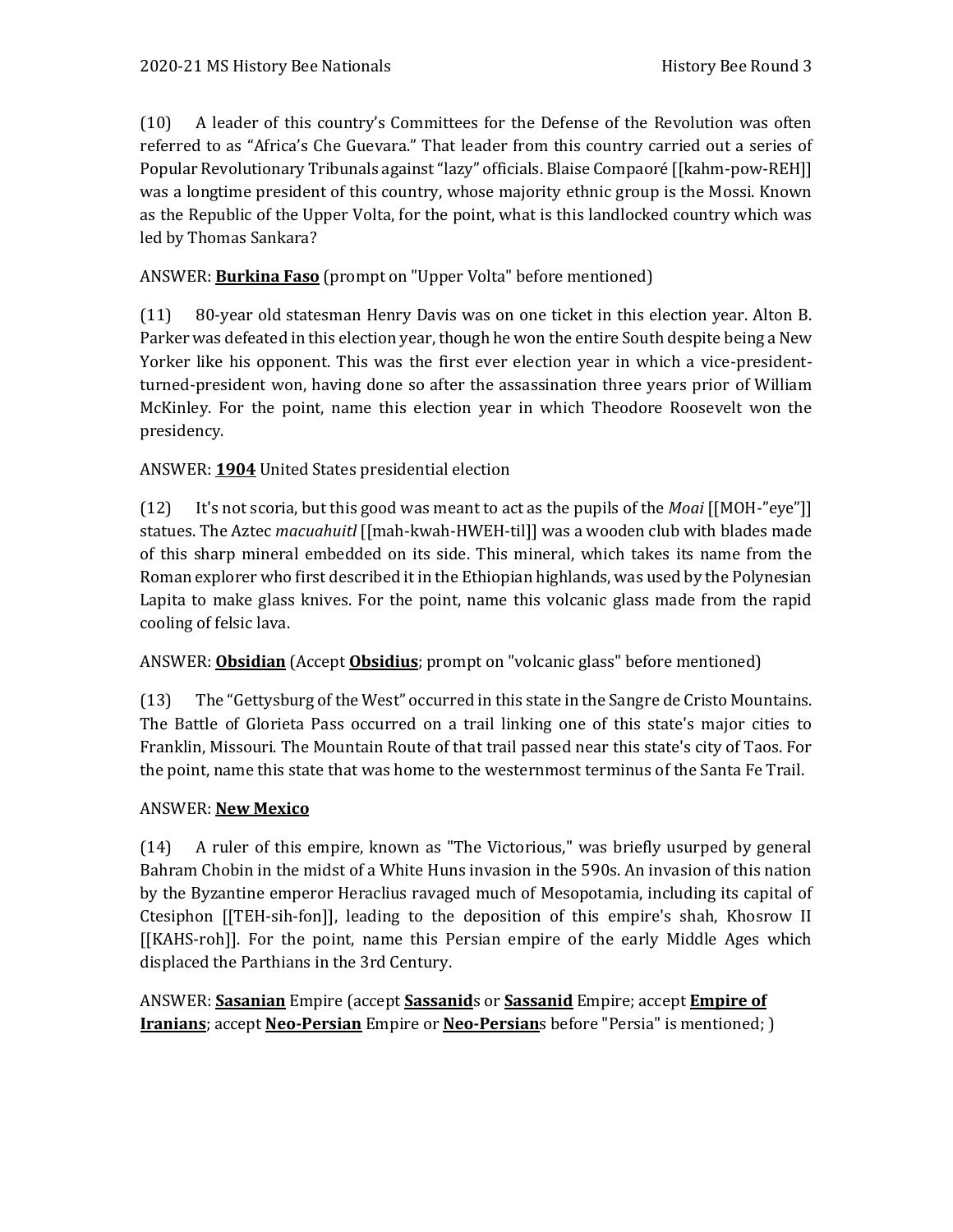(15) During this event, the "Campaign to Save Democracy" campaign occurred. The *Nasbandi* campaign was undertaken during this historical period, leading to the forced sterilization of millions of peasants. While a member of the paramilitary RSS, Narendra Modi dressed as a Sikh during this period to avoid arrest without trial. For the point, name this suspension of civil liberties in 1970s India ordered by sitting Prime Minister Indira Gandhi.

### ANSWER: The **Emergency**

(16) A senator from this state named John P. Hale co-founded the Free Soil Party. This state nearly merged with Quebec after they held a convention with British officials during the Revolutionary War, and it was known to early Americans as the "Reluctant Republic." A force led, in part, by Seth Warner captured this state's Fort Ticonderoga. For the point, name this state whose Green Mountain Boys were commanded by Ethan Allen.

#### ANSWER: **Vermont**

(17) Francis W. Dickins called this event an accident, and the merchant vessel *City of Washington* rescued people after this event. The Sampson Board investigated this event, as did Hyman Rickover, though a proposed joint investigation into this event was planned to include Spanish authorities. For the point, name this explosion of a ship in Havana harbor, one cause of the Spanish-American War.

ANSWER: Explosion of the USS *Maine* (accept "Accident," "Sinking," or similar descriptions in place of "Explosion")

(18) This attorney, who had an autobiography written by William Wirt, marched his troops to Williamsburg to stop Governor Dunmore from taking gunpowder. This man refused to attend the Constitutional Convention, stating "I smelt a rat." A phrase from this man might have been inspired by the play *Cato: A Tragedy* or *Artemisia*. For the point, name this Founding Father who said "Give me liberty, or give me death!"

#### ANSWER: Patrick **Henry**

(19) The route of these events is preserved in the Mao Kun Map. In his book *1421*, Gavin Menzies controversially claimed that the participants in these events arrived in the Americas decades before Columbus. These events involved the construction and use of the largest ever junk ships. For the point, name these Chinese expeditions commissioned by the Yongle [[YAHNG-LUH]] Emperor, which were led by a Muslim eunuch.

ANSWER: **Ming Treasure Voyages** (accept **Zheng He's Expeditions**; accept **Zheng He Xia Xiyang**; accept descriptive answers indicating **Ming** Dynasty or **Zheng He**'s travels to attain treasure)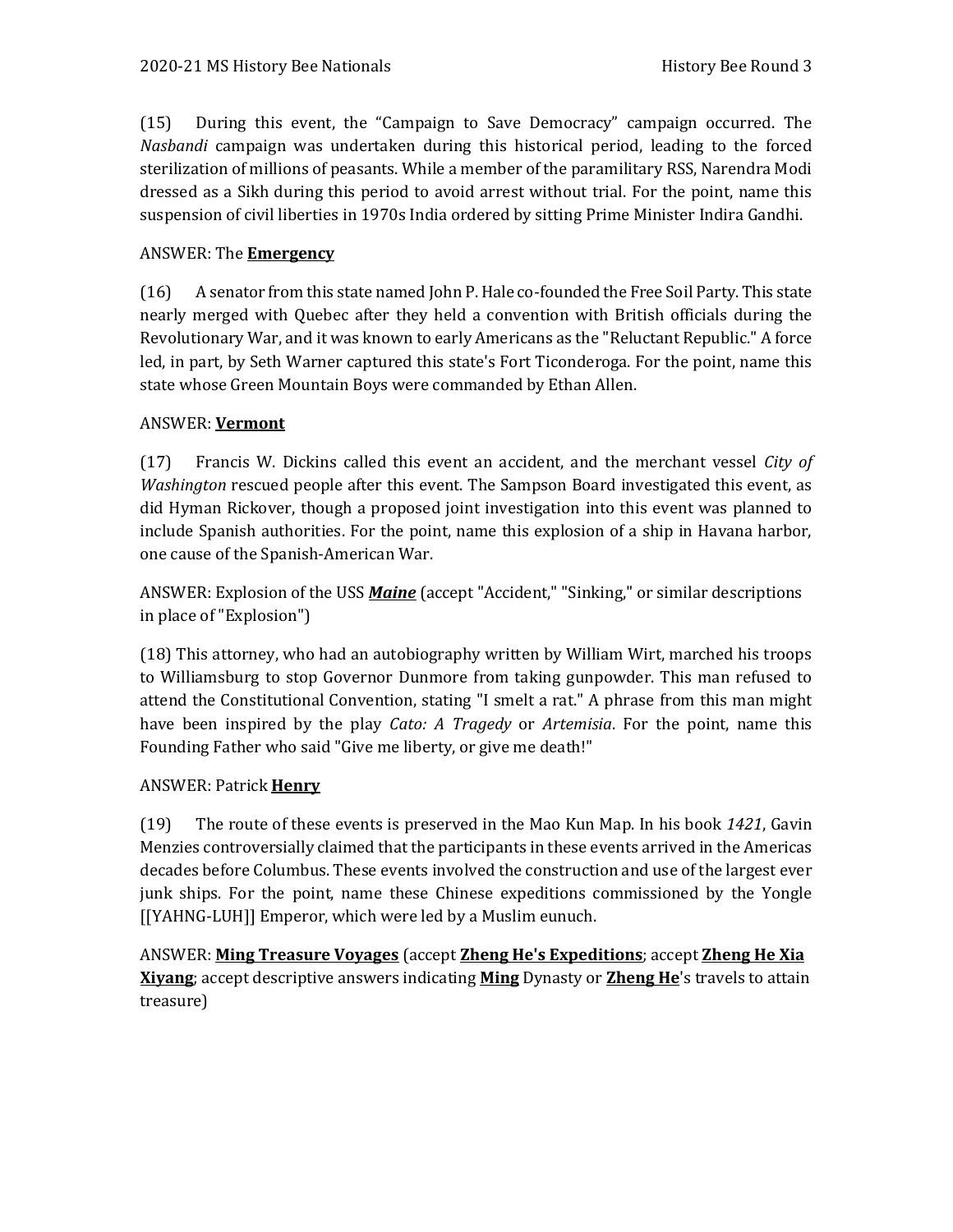(20) Ecuadorian authorities seized several submarines operated by these specific organizations, who intended to smuggle goods into Mexico and the United States. El Mayo, A leader of these organizations headquartered in Sinaloa, took over after the 2014 arrest of "El Chapo." Pablo Escobar headed the Medellin [[med-eh-YEEN]] iteration of, for the point, what type of criminal organization which traffics illicit substances?

### ANSWER: Drug **Cartel**s (accept Drug **Traffic**king Organizations)

(21) James Drain claimed that William Whitley killed this man, though Richard Mentor Johnson often gets the credit for doing so at the Battle of the Thames [[TEMZ]]. This man tried to end land cession treaties by rescinding the Treaty of Fort Wayne. The Great Comet of 1811 was seen as an omen of good luck for this man's allies. Founding Prophetstown with Tenskwatawa [[TEN-skweh-TAH-wah]], for the point, what Shawnee leader's forces were defeated at Tippecanoe?

#### ANSWER: **Tecumseh** (accept **Tamanend** before mentioned)

(22) This non-Christian deity is in a Johannes Vermeer painting where she is accompanied by her *Nymphs*. Francesco Solimena exemplified platonic love in a painting where this goddess lusts for her unrequited love, Endymion [[en-DIH-me-un]]. Philip II of Spain commissioned a painting by Titian which depicts this goddess transfiguring Actaeon into a stag and being devoured by his own hounds. For the point, name this Roman Goddess often depicted as a "Huntress" in visual arts.

#### ANSWER: **Diana** (do not accept or prompt on "Artemis")

(23) This event deposed the leader of the New Jewel Movement. This event, which led to the restoration of parliamentary democracy under Herbert Blaize, caused the deaths of Jacqueline Creft and a Marxist-Leninist who earlier removed Eric Gairy from office, Maurice Bishop. For the point, name this Reagan-era military action in which the U.S. toppled the government of a Caribbean island.

#### ANSWER: United States **Invasion** of **Grenada** (accept Operation **Urgent Fury**; accept similar words for **invasion** such as **attack**)

(24) City or year accepted. Christian Laettner [["LATE"-ner]] was the only collegiate player on a dominant team in this Olympics that beat Croatia by 32 points in its championship game. Fears that the ETA, a Basque separatist organization, would bomb this Olympics proved to be unfounded. Larry Bird and Michael Jordan played on the "Dream Team" in, for the point, what Summer Olympics held in a Catalonian city in Spain?

ANSWER: 19**92** Summer Olympics (accept the **Barcelona** Olympics; accept either underlined portion of **Barcelona 92**)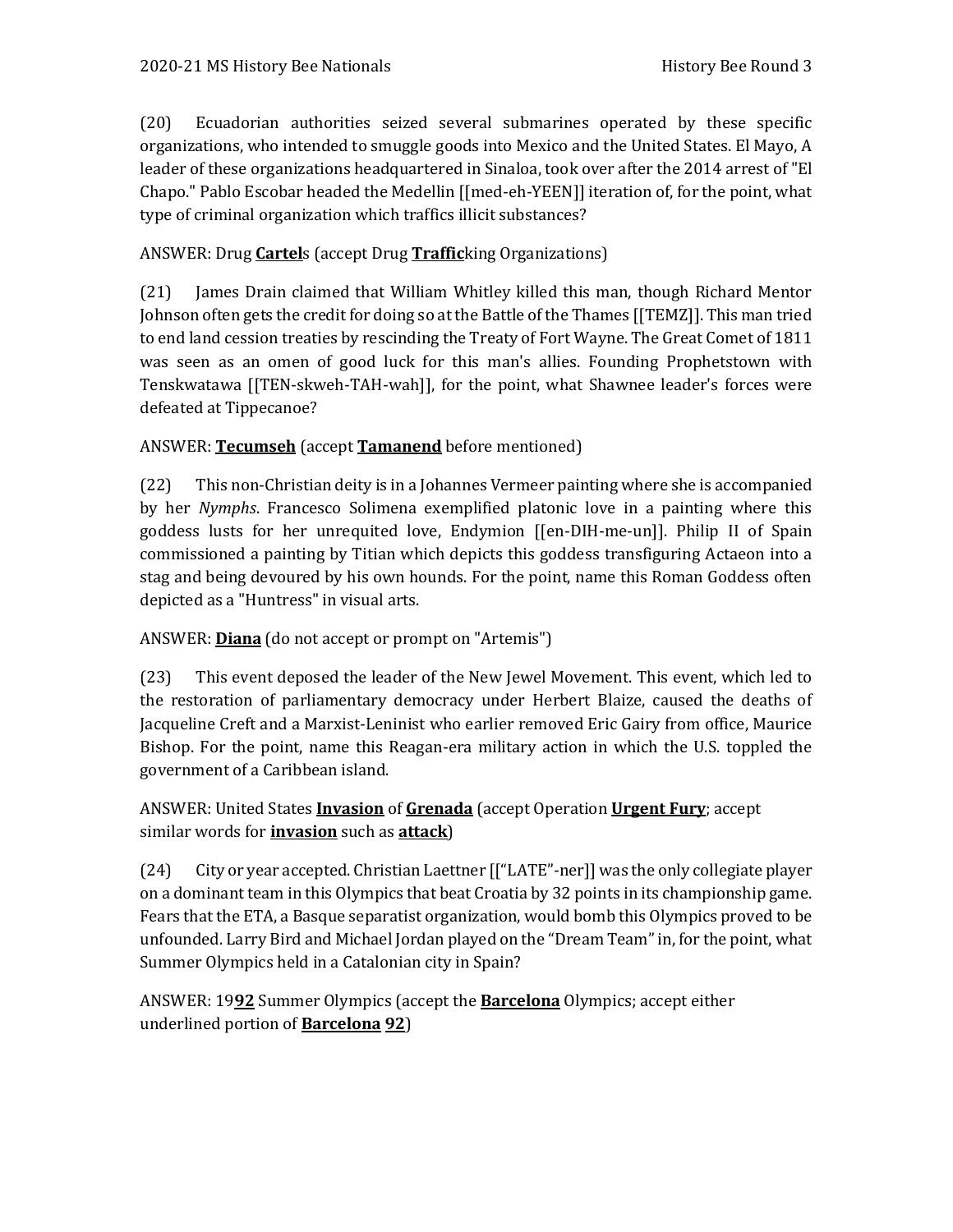(25) Originally inhabited by Hohokam people, this city's European founder Jack Swilling died while awaiting trial for robbing a stagecoach in Wickenburg. Barry Goldwater's first political post was on this city's council, and it lies on the northeastern reaches of the Sonoran Desert. For the point, name this city in Maricopa County, the capital and largest city of Arizona.

### ANSWER: **Phoenix** (accept the Navajo **Hoozdo**)

(26) Some of the oldest of these structures are found in Poverty Point, and the Hopewell and Adena people built these structures. St. Louis once had many of these structures before European settlement, and the largest of these structures, now named for monks, is located in Cahokia, Illinois. For the point, identify these structures which name a Pre-Columbian culture of the Mississippi River Basin.

## ANSWER: **Mound**s (accept **Earthwork**s)

(27) With Leo II of Armenia, this king warred with Baibars while still holding the title of Duke of Gascony. Andrew Moray died from wounds sustained fighting against this king, who was victorious at the Battle of Falkirk. Eleanor of Castile married this man, who is thought to have solidified Parliament as a permanent entity and oversaw the expulsion of Jews starting in the late 13th century. For the point, identify this King of England nicknamed "Longshanks" and the "Hammer of the Scots."

## ANSWER: **Edward I** of England (accept **Edward Longshanks** or **Edward, Hammer of the Scots**; prompt on partial answer)

(28) A short squeeze led to a 1,500 percent increase in this company's share price over a mere two weeks. A financial investment firm named Robinhood outraged small investors when it suddenly restricted the trading of this company's shares. For the point, what video game retail chain, stock symbol GME, was the focus of the investing world in the winter of 2021?

#### ANSWER: **GameStop** Corp. (accept **GME** before mentioned)

(29) Members of this country's tribes were originally intended to be members of *zouave* [[ZHWAHV]] regiments. In this country, Houari Boumédiène [[boo-MEH-dee-EN]] came to power after toppling Ahmed Ben Bella, who led its FLN party. Many *pied-noirs* left this country during its struggle for independence, which was achieved via the Évian Accords. For the point, name this country which, in 1962, gained independence from France.

ANSWER: People's Democratic Republic of **Algeria** (accept al-Jumhūriyya **al-Jazāʾir**iyya ad-Dīmuqrāṭiyya aš-Šaʿbiyya; accept République **algérienne** démocratique et Populaire)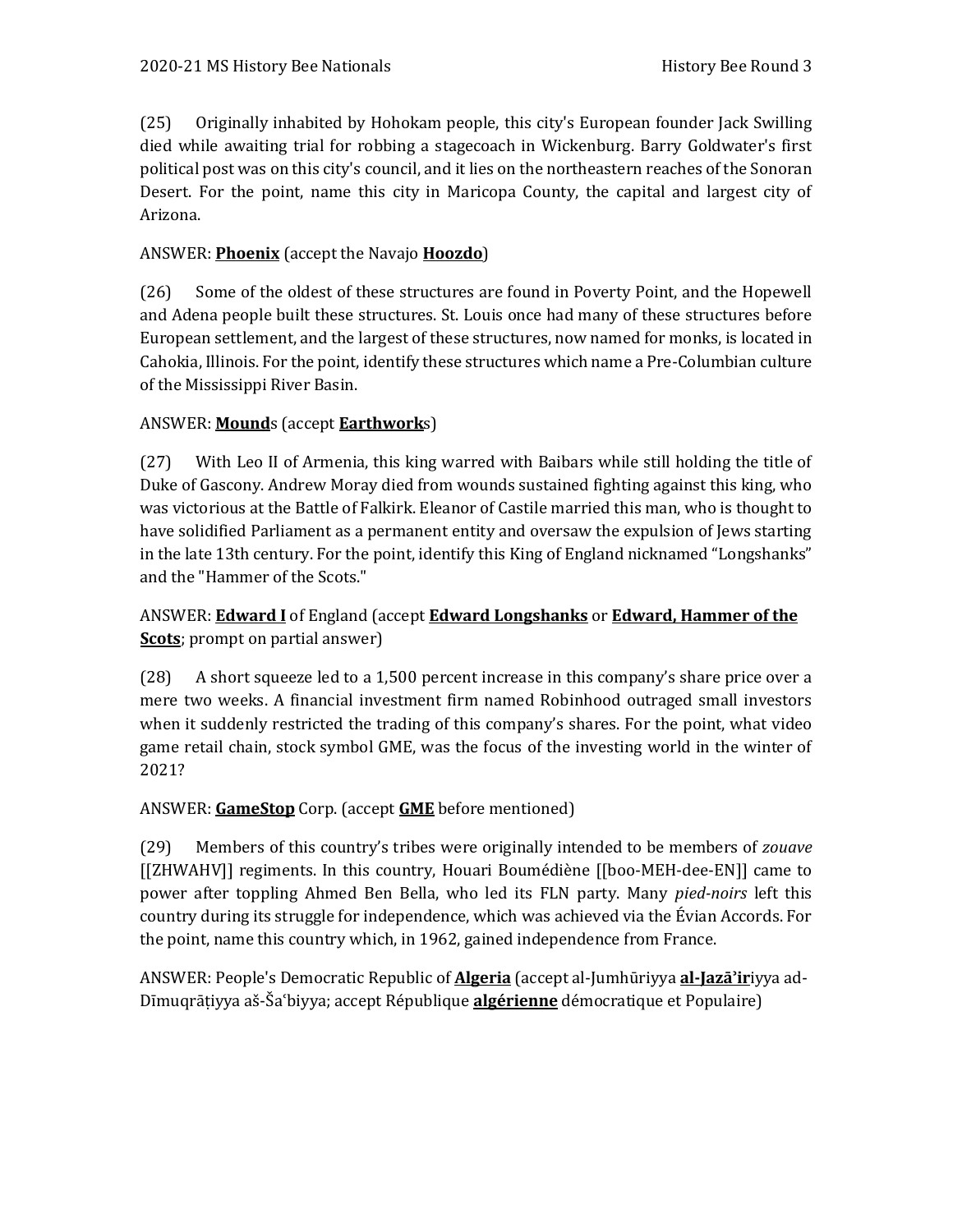(30) This country's non-German Sans-Souci Palace was the main residence of its only king, Henri Christophe. Charles Leclerc deported a rebel in this country, which was the subject of the book *The Black Jacobins*. 1804 brought an end to a revolution in this country led by Toussaint L'Ouverture. For the point, name this island nation, the only state in history established by a successful slave revolt.

ANSWER: Republic of **Haiti** (accept République d'**Haïti** )